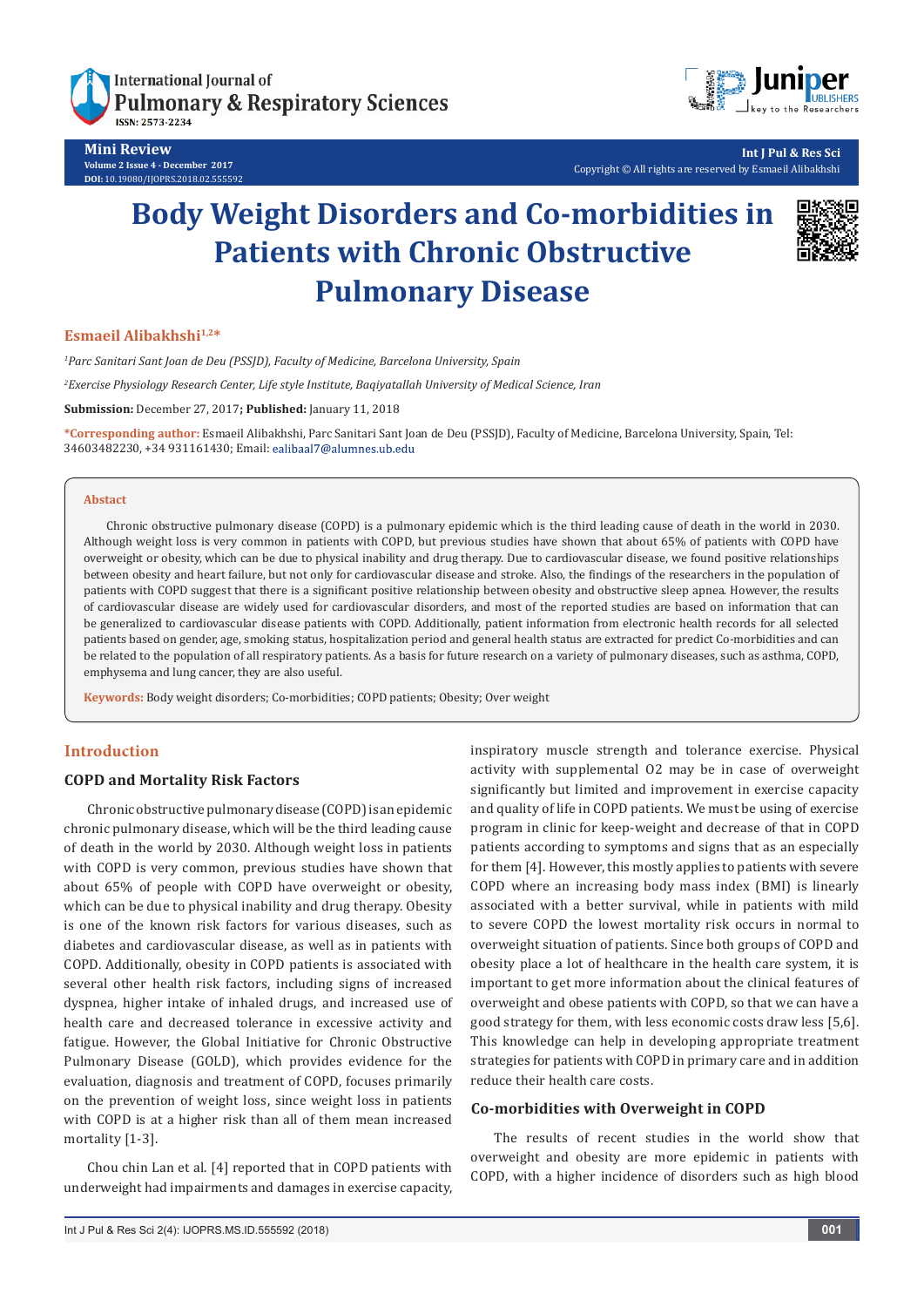pressure, osteoarthritis, diabetes, osteoporosis, anxiety disorder and a higher prevalence of heart failure in these patients than in patients with weight gain it is normal. Additionally, obesity was associated with an increase in the prescription drug for airway obstruction, which could be the cause of overweight in these patients [7]. Francesco Sava et al. [8] showed that in COPD patients with overweight are epidemic and often we can be seeing symptoms that frequency in clinical practice subjects. COPD patients are obesity, regard to having low airflow obstruction but they have less hyperinflation and had more improved peak VO2 than COPD patients with normal BMI. They have impairment in walking and other exercise tests despite of overweight (excess) but pulmonary rehabilitation will be best field and beneficial for improvement of symptoms and signs in clinic. In this research Francesco found that weight decrease strategies with exercise training both of home basic and clinical basic are great interesting between researchers and specialists and can be more beneficial aspects for decrease of Comorbidities in COPD patients [8]. Findings of the Co-morbidities disorder, along with the results of previous observations in the complete population of COPD patients, have been documented in complications such as diabetes, high blood pressure, osteoarthritis and osteoporosis. According to cardiovascular disease, we found positive relationships between obesity and heart failure, but not for cardiovascular disease and stroke. Also, the results of the researcher's findings in a population of COPD patients that there is a positive relationship between obesity and obstructive sleep apnea [9].

### **Cardiovascular diseases and Obesity in COPD**

Findings of previous studies on the relationship between cardiovascular disease and COPD have not been more conclusive. Lambert et al. [10] in their studies consider obesity to be associated with an increased risk of cardiovascular disease and heart failure, while Cecere et al. [11] showed that there is a higher BMI in COPD patients than cardiovascular disease. However, cardiovascular disease outcomes are widely used for cardiovascular disorders, and most studies have been reported based on data that can be generalized for COPD patients with cardiovascular complications.

## **Future Perspectives**

For further researches, it will be interesting to see whether weight loss in obese patients is associated with mild COPD progression to improve quality of life and reduce the number of pharmaceutical prescription [12]. In patients with asthma, weight loss is associated with positive outcomes in the symptoms of the patients, such as the improvement of breathlessness and endurance in exercise and daily activities. Since asthma symptoms are very similar to COPD, the promising results of weight loss in asthmatic patients support the need for research into the effect of weight loss in patients with COPD, and

these results can be generalized for asthma patients [13,14]. Additionally, this information has been extracted from the electronic health records for all selected patients according to gender, age, smoking status, and can be related to the community of pulmonary patients and as a basis for future research, on types of pulmonary diseases, such as asthma, COPD, emphysema and lung cancer, is also useful.

#### **References**

- 1. [Alibakhshi E, Lores L, Fiorillo R \(2015\) Physiological Factors Relevant](https://www.omicsonline.org/open-access/physiological-factors-relevant-to-exercise-tests-in-pulmonary-rehabilitationof-copd-patients-2161-0673-1000167.php?aid=64285)  [to Exercise Tests in Pulmonary Rehabilitation of COPD Patients. J](https://www.omicsonline.org/open-access/physiological-factors-relevant-to-exercise-tests-in-pulmonary-rehabilitationof-copd-patients-2161-0673-1000167.php?aid=64285)  [Sports Med Doping Stud 6: 167.](https://www.omicsonline.org/open-access/physiological-factors-relevant-to-exercise-tests-in-pulmonary-rehabilitationof-copd-patients-2161-0673-1000167.php?aid=64285)
- 2. [Garcia Rio F, Joan B Soriano, Marc Miravitlles, Luis Muñoz, Enric Duran](http://journals.plos.org/plosone/article?id=10.1371/journal.pone.0105220)  [Tauleria, et al. \(2014\) Impact of obesity on the clinical profile of a](http://journals.plos.org/plosone/article?id=10.1371/journal.pone.0105220)  [population based sample with chronic obstructive pulmonary disease.](http://journals.plos.org/plosone/article?id=10.1371/journal.pone.0105220)  [PLoS One 9: e105220.](http://journals.plos.org/plosone/article?id=10.1371/journal.pone.0105220)
- 3. [Koniski ML, Salhi H, LahlouA, Rashid N, El Hasnaoui A \(2015\)](https://www.ncbi.nlm.nih.gov/pubmed/26346564)  [Distribution of bodymass index among subjects with COPD in the](https://www.ncbi.nlm.nih.gov/pubmed/26346564)  [Middle East and North Africa region: data from the Breath study. Int J](https://www.ncbi.nlm.nih.gov/pubmed/26346564)  [Chron Obstruct Pulmon Dis 10: 1685-1694.](https://www.ncbi.nlm.nih.gov/pubmed/26346564)
- 4. [Lan CC, Huang HC, Yang MC, Lee CH, Huang CY, et al. \(2014\) Pulmonary](https://www.ncbi.nlm.nih.gov/pubmed/24917453)  [Rehabilitation Improves Subjective Sleep Quality in COPD. Respir Care](https://www.ncbi.nlm.nih.gov/pubmed/24917453)  [59\(10\): 1569-1576.](https://www.ncbi.nlm.nih.gov/pubmed/24917453)
- 5. [Montes de Oca M, Tálamo C, Perez Padilla R, Jardim JR, Muiño A, et al.](https://www.ncbi.nlm.nih.gov/pubmed/18314321)  [\(2008\) Chronic obstructive pulmonary disease and body mass index in](https://www.ncbi.nlm.nih.gov/pubmed/18314321)  [five Latin America cities: the PLATINO study. Respir Med 102: 642-650.](https://www.ncbi.nlm.nih.gov/pubmed/18314321)
- 6. [Lisa DM Verberne, Chantal J Leemrijse, Ilse CS Swinkels, Christel E](https://www.nature.com/articles/s41533-017-0065-3)  [van Dijk, Dinny H de Bakker, et al. \(2017\) Overweight in patients](https://www.nature.com/articles/s41533-017-0065-3)  [with chronic obstructive pulmonary disease needs more attention: a](https://www.nature.com/articles/s41533-017-0065-3)  [cross-sectional study in general practice. npj Primary Care Respiratory](https://www.nature.com/articles/s41533-017-0065-3)  [Medicine 27: 63.](https://www.nature.com/articles/s41533-017-0065-3)
- 7. [Vozoris NT, O Donnell DE \(2012\) Prevalence, risk factors, activity](https://www.ncbi.nlm.nih.gov/pubmed/22679617)  [limitation andhealth care utilization of an obese, population-based](https://www.ncbi.nlm.nih.gov/pubmed/22679617)  [sample with chronic obstructive pulmonary disease. Can Respir J](https://www.ncbi.nlm.nih.gov/pubmed/22679617)  [19\(3\): e18-e24.](https://www.ncbi.nlm.nih.gov/pubmed/22679617)
- 8. [Sava F, Perrault H, Brouillard C, Darauay C, Hamilton A, et al. \(2012\)](https://www.ncbi.nlm.nih.gov/pubmed/22509905)  [Detecting improvements in dyspnea in COPD using a three-minute](https://www.ncbi.nlm.nih.gov/pubmed/22509905)  [constant rate shuttle walking protocol COPD 9\(4\): 395-400.](https://www.ncbi.nlm.nih.gov/pubmed/22509905)
- 9. [Mannino DM, Thorn D, Swensen A, Holguin F \(2008\) Prevalence and](https://www.ncbi.nlm.nih.gov/pubmed/18579551)  [outcomes of diabetes, hypertension and cardiovascular disease in](https://www.ncbi.nlm.nih.gov/pubmed/18579551)  [COPD. Eur Respir J 32: 962-969.](https://www.ncbi.nlm.nih.gov/pubmed/18579551)
- 10. [Cecere LM, Littman AJ, Slatore CG, Udris EM, Bryson CL, et al. \(2011\)](https://www.ncbi.nlm.nih.gov/pubmed/21809909)  [Obesity and COPD: associated symptoms, health-relatedquality of life,](https://www.ncbi.nlm.nih.gov/pubmed/21809909)  [and medication use. COPD 8\(4\): 275-284.](https://www.ncbi.nlm.nih.gov/pubmed/21809909)
- 11. [Lambert AA, Putcha N, Drummond MB, Boriek AM, Hanania NA, et al.](https://www.ncbi.nlm.nih.gov/pubmed/27568229)  [\(2017\) Obesity is associated with increased morbidity in moderate to](https://www.ncbi.nlm.nih.gov/pubmed/27568229)  [severe COPD. Chest 151: 68-77.](https://www.ncbi.nlm.nih.gov/pubmed/27568229)
- 12. (2017) Global Initiative for Chronic Obstructive Lung Disease. Global strategy for the diagnosis, management, and prevention of chronic obstructive pulmonary disease.
- 13. [Guo Y, Zhang T, Wang Z, Yu F, Xu Q, et al. \(2016\) Body mass index and](https://www.ncbi.nlm.nih.gov/pubmed/27428228)  [mortality in chronic obstructive pulmonary disease: a dose-response](https://www.ncbi.nlm.nih.gov/pubmed/27428228)  [meta-analysis. Medicine \(Baltimore\) 95\(28\): e4225.](https://www.ncbi.nlm.nih.gov/pubmed/27428228)
- 14. [Luppino FS, De Wit LM, Bouvy PF, Stijnen T, Cuijpers P, et al. \(2010\)](https://www.ncbi.nlm.nih.gov/pubmed/20194822)  [Overweight, obesity, and depression: a systematic review and meta](https://www.ncbi.nlm.nih.gov/pubmed/20194822)[analysis of longitudinal studies. Arch Gen Psychiatry 67\(3\): 220-229.](https://www.ncbi.nlm.nih.gov/pubmed/20194822)